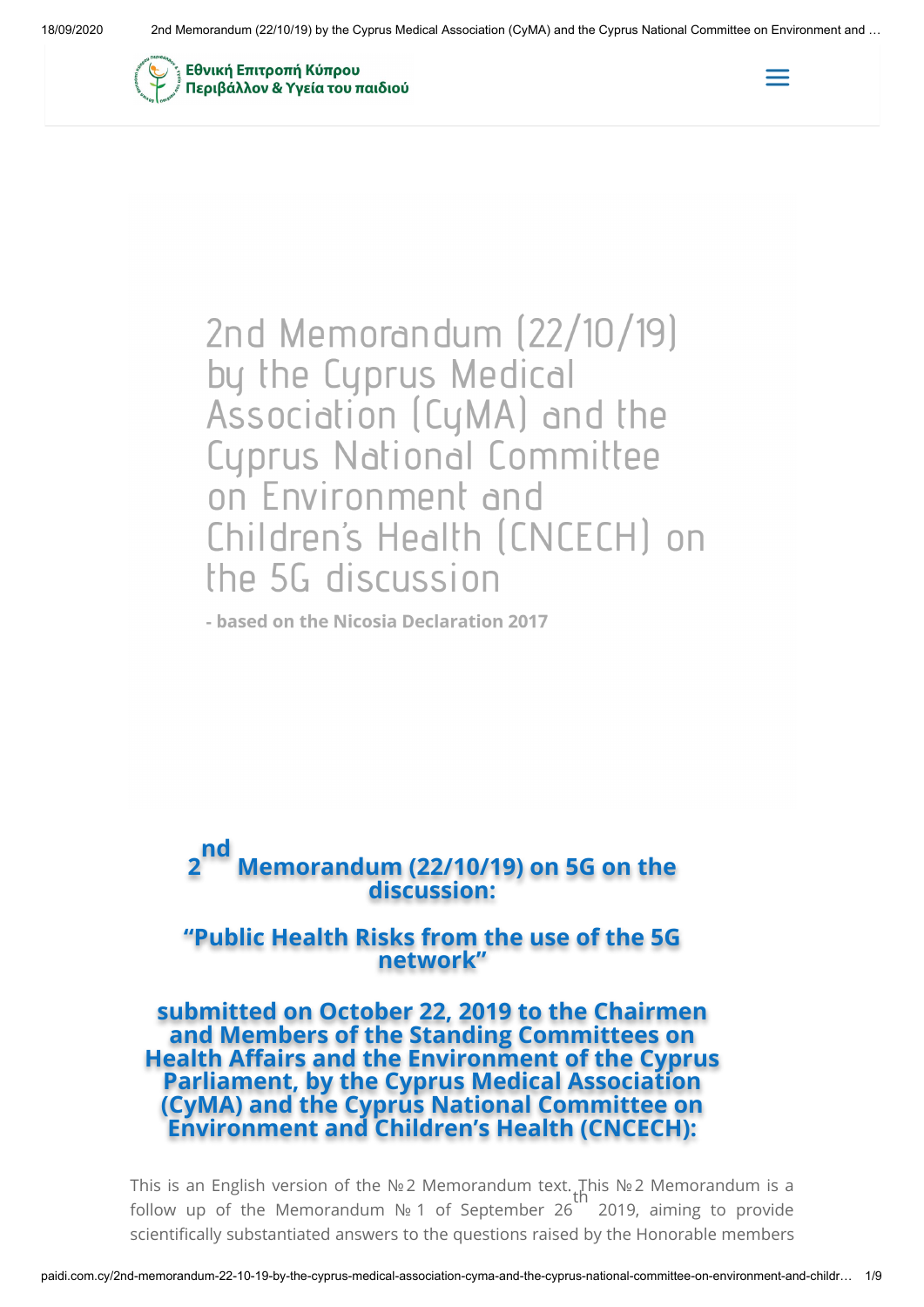of the Parliament meeting. It should be emphasized that personal assumptions made on Health issues by Dr. N. Constantinou without himself having any relevant expertise on the subject, are unacceptable, unsubstantiated and dangerously misleading (Dr. Metsis' memoir submitted to the parliament and parties involved is very clear for Dr Constantinou's unacceptable assumptions). Further documentation of our position on the issue is provided in the Bibliography submitted with the 1<sup>-</sup> Memorandum on September 19<sup>11</sup> 2019. st th

# Characteristics of Electromagnetic Radiation Radiofrequency (EMF/RF)

EMF/RF has less energy than the visible light, the ionizing, ultraviolet and infrared radiations. However, due to the fact that it transmits information, unlike all the above types of radiations, it does not have a fixed waveform. It is polarized *(Panagopoulos DJ et al.: Polarization: a key difference between man-made and natural electromagnetic fields. Sci Rep. 2015; 5: 14914-1 – 14914-10), Review M.Pall 2018)* and characterized by pulses with high intensity peaks. Also, in contrast to the visible light, it can penetrate the body and the brain. Pulse and polarity are the key properties that make it highly bioactive and having the potential under certain circumstances to cause not only tissue heating, but also biological effects, by affecting the electrophysiology of the body. Because of its double-helical shape, DNA acts as a fractal antenna, and interactions with external electromagnetic fields become inevitable and multiple. It is therefore self-evident that any comparison of harm to that of the visible light on the basis of energy alone (*as N. Constantinou claimed*) is scientifically wrong and misleading.

5G will not replace the currently used 3G and 4G technology, but it will coexist / cooperate with it. It will utilize the current frequencies, as well as additional very high frequencies of submillimeter waves, to achieve excellent internet speeds with minimal latency time. Therefore, when discussing potential health implications of 5G, we must take into account both the already existing strong documentation on the health adverse effects of 3G-4G technologies and the very little-studied potential additional effects of 5G.

# Documentation on the health effects of EMF/RF

Scientific documentation of the potential health impacts of EMF/RF is constantly expanding and is already sufficiently strong, justifying and at the same time urging for the immediate application of the Precautionary Principle *(relevant bibliography has been submitted with the Memorandum No1 of the 19 of September 2019*). Extensive reference to the harmful effects of EMF/RF is also made in the "Resolution 1815" (2011) of the Council of Europe, which adopted the recommendations of its pertinent scientific body, the ITRE Committee *(European Parliament's Committee on Industry, Research and Energy): th*

*«the Parliamentary Assembly of the Council of Europe adopted Resolution 1815 (2011) in* which it considered that there was sufficient proof of the potentially harmful effects of *electromagnetic fields (EMF) on the environment and human health. In this document, the Council proposed that its member states take measures concerning the use of mobile* phones and Wi-Fi networks and specifically asked for a ban on such devices in schools».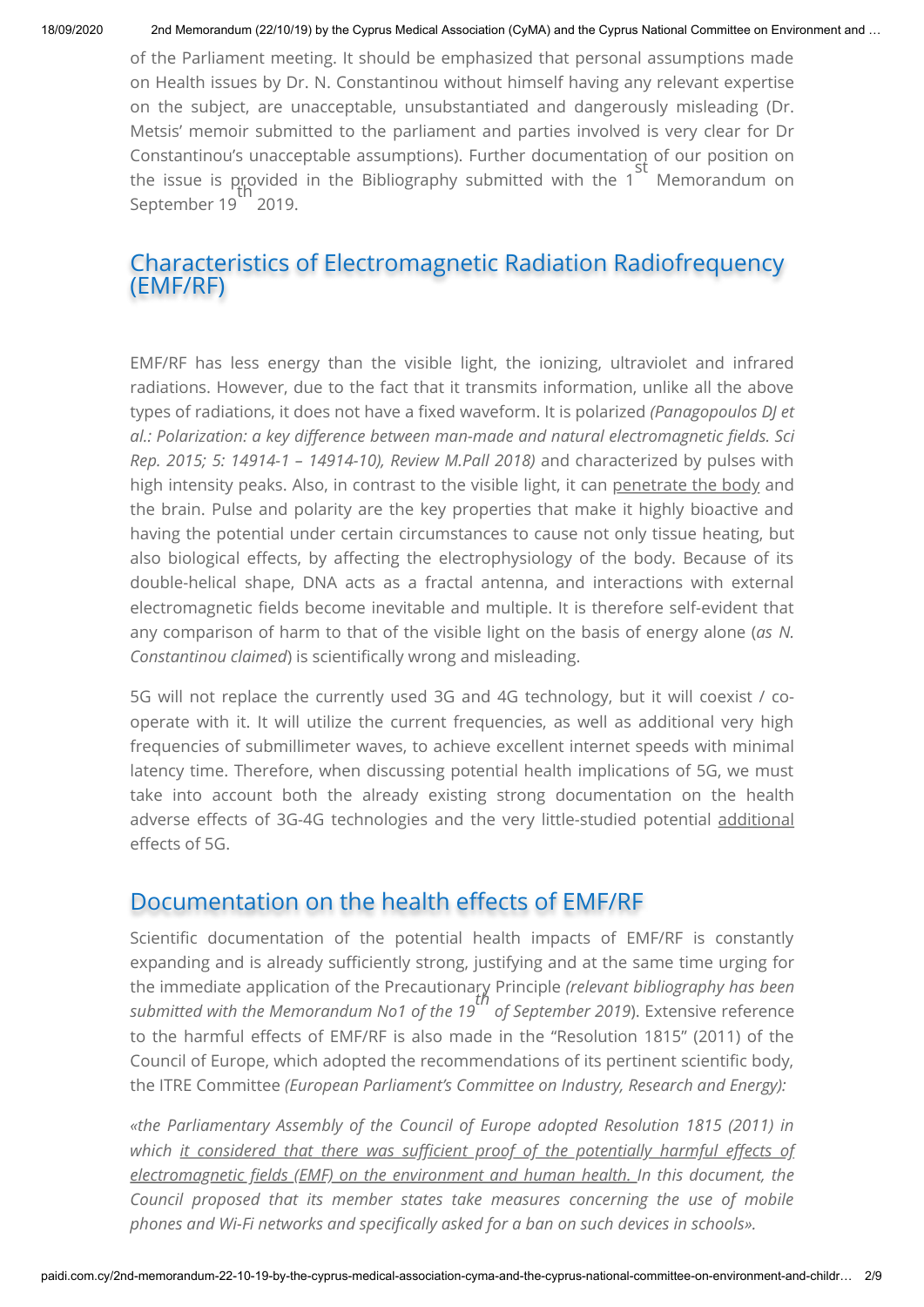18/09/2020 2nd Memorandum (22/10/19) by the Cyprus Medical Association (CyMA) and the Cyprus National Committee on Environment and …

The existing documentation overrides arbitrary and unsubstantiated assumptions **such as that: "EMF/RF can only cause tissue heating and therefore is safe"**. Since the current limits are based on those assumptions, they are, NOT SAFETY LIMITS. They only st refer a) to a few minutes of exposure and not 24h/365 days/y exposure of the 21 century, and b) to thermal effects, completely ignoring biological effects, found to be triggered at lower level, by 100,000 times – up to 10<sup>+</sup> times lower, including possible carcinogenicity *(WHO/IARC 2011).* The current limits INCRIP are so high and they certainly meet the growing needs of the increase of the exposure which will result from the implementation of 5G and the Internet of Things (IoT) *(Report to European Parliament 2019). The increase in the exposure has been admitted by Mr Komodromos, Director of the Electronics and Communication, responsible for 5G deployment, at the meeting of 26/9/19 at the Parliament.* 6

**Based on the scientic documentation, under the existing conditions of** permanent and chronic exposure, the biological effects, are reasonably expected **to evolve into adverse health effects and cause diseases** (Bioinitiative report *2012/14).*

### **BIOEFFECTS ARE CLEARLY ESTABLISHED**

Bioeffects are clearly established and occur at very low levels of exposure to electromagnetic fields and radiofrequency radiation. Bioeffects can occur in the first few minutes at levels associated with cell and cordless phone use. Bioeffects can also occur from just minutes of exposure to mobile phone masts (cell towers), WI-FI, and wireless utility 'smart' meters that produce whole-body exposure. Chronic base station level exposures can result in illness.

## **BIOEFFECTS WITH CHRONIC EXPOSURES CAN REASONABLY BE PRESUMED TO RESULT IN ADVERSE HEALTH EFFECTS**

Many of these bioeffects can reasonably be presumed to result in adverse effects if the exposures are prolonged or chronic. This is because they interfere with normal body processes (disrupt homeostasis), prevent the body from healing damaged DNA, produce immune system imbalances, metabolic disruption and lower resilience to disease across multiple pathways. Essential body processes can eventually be disabled by incessant external stresses (from system-wide electrophysiological interference) and lead to pervasive impairment of metabolic and wide electrophysiological interference) and lead to pervasive impairment of metabolic and reproductive functions.

Indicative examples of impacts and related documentation are provided below. Based on extensive, peer-reviewed literature, the assumption that since radiation does not cause ionization, it cannot affect DNA is not **correct**. The destruction of DNA by EMF/RF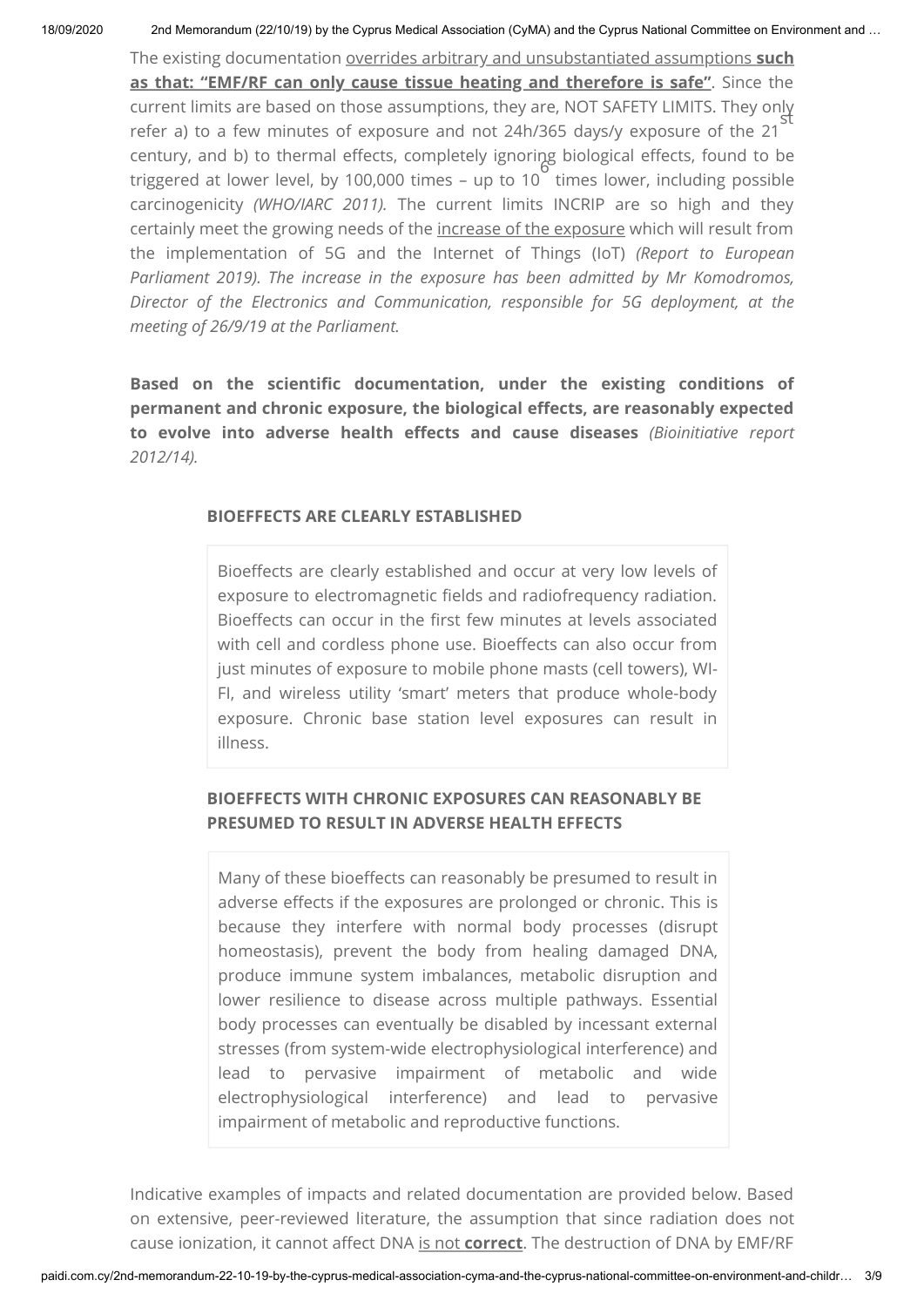has been laboratory-proven since 1999 and this was further confirmed in 2005 by the famous Comet assay performed on human (fibroblast) cells and animal cells *(Diem E et al., Mutat Res. 2005; 583 (2): 178-83)*. It was documented that the DNA damage after 24 hour exposure to 1800 MHz at SAR 1.3 W / kg (INCRP limit / Cyprus 2 W/kg) was equivalent to the one which would be caused by 5000 chest radiographs. A review of 100 peer-reviewed studies and the latest bibliography from 2018-2019 *(Review Yakymenko I. et al. 2015, M Pall 2018, Lai 2019)* shows that 93% of the studies have shown that DNA is destroyed by EMF/RF, (with brain DNA being highly vulnerable) and affected mainly through the mechanism of free radicals and oxidative stress caused by the radiation. **Oxidative stress is considered to be the primary mechanism of biological impact and destruction of DNA. EMF/RF, even at low intensity is an oxidizing agent with high potential for pathogenicity for cancer and for other diseases.**

The cause of central nervous system cancer constitutes one of the most highly substantiated and critical/irreversible effect. In 2011 the IARC/WHO classified 30KHz -300GHz radiation (emitted by Wi-Fi, mobile data, masts, mobile phones, wireless connections, tablets, baby monitors, etc) as potentially carcinogenic 2B, in the same group as exhaust gas and the insecticides Parathion and DDT. The statement made that a "possibly carcinogenic 2B" radiation is harmless is at least scientifically unacceptable if not deliberately misleading. If EMF/RF was harmless, IARC would have placed it either in category 3 *("Uncertain as to carcinogenicity in humans": There is no evidence at present that it causes cancer in humans*), or category 4 *("Probably not carcinogenic to humans": There is strong evidence that it does not cause cancer in humans*).

Today, more recent research and documentation show that EMF/RF is probably a 1st class carcinogen *(Carlberg, M. et al, 2017; Hardell L et al. 2013, 2017; Miller A. et al, (2017 & 2018).* Due to that, in April 2019 IARC he has included it on the list of "High priorities for re-evaluation due to new mechanistic evidence/bioassays" (*www.thelancet.com/oncology Vol 20 June 2019*). Research studies also linked radiation to increased incidence of Thyroid cancer *(Carlberg M et al: Increasing incidence of thyroid cancer in the Nordic countries with a focus on Swedish data, 2016; BMC Cancer (2016) 16: 426).* Other research indicate possible action of EMF/RF as a "cancer promoter", *(Tillmann T et al. 2010, Carlberg M, Hardell L 2014, Lerchl A et al., 2015).*

The documentation on the effects on brain and nervous system development *(Deshmukh, P. et al., 2015; Tang, J. et al., 2015)* and other neuropsychological and learning/cognitive adverse effects *(de Caires Jr LC et al., 2014, Deshmukh PS et al., 2015, Li HJ et al., 2015*), especially on fetus and child has reached the level of more than 70% of absolute documentation *(Lai 2019)*. Behavioral problems caused to children as a result of fetal and postnatal exposure of the child *(Divan et al. 2010, 2012, Birks L et al. 2017)*, early onset of dementia and Alzheimer's *(Review M. Pall 2018)*, addiction and dependency *(WHO 2018)*, are also all well documented. EMF/RF also causes perforation of the blood-brain barrier that protects the brain *(Nittby H. et al., 2009)*, thereby increasing the penetration and consequently the effects of other toxic agents on the brain.

The effects on the reproductive system, the potential cause of decline in fertility and the impact on semen quality and quantity, are documented in 18 reviews of reliable studies *(Review M. Pall, 2018, Houston, BJ, et al., 2016; Adams, J., 2014, De Iuliis GN et al., 2009)*. In another review and post-analysis of 10 studies (sperm samples from 1492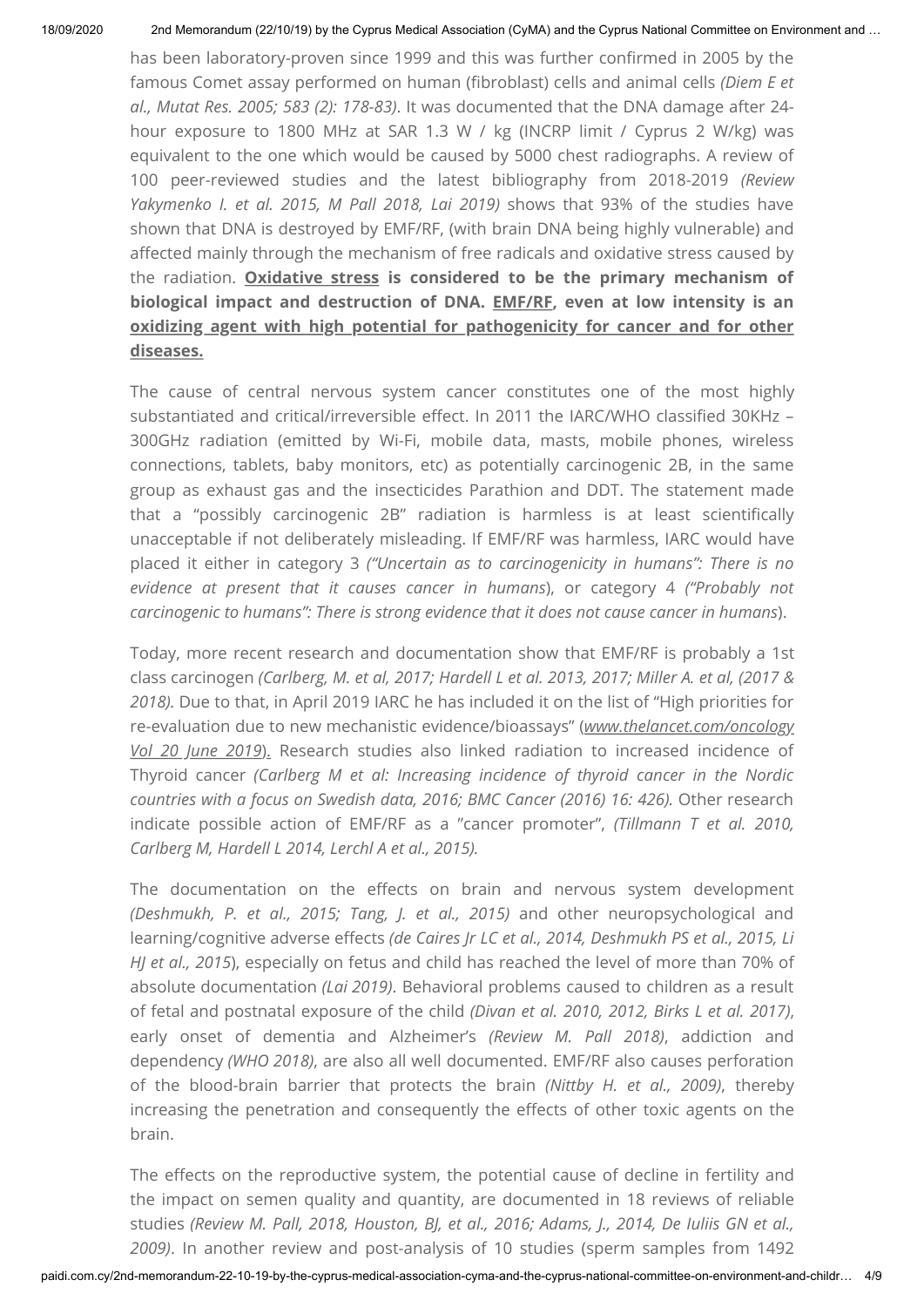males) showed sperm damage due to cell phone use *(Adams JA et al., 2014).* A study of 2028 college students (2013-15) showed correlation of the alteration to semen related parameters with the use of mobile phones *(Zhang G. et al., 2016)*. 21 out of 27 studies examining the effects of EMF/RF on the male reproductive system revealed harmful effects *(Houston BJ et al, Reproduction 2016).* 

The damaging effect of Wi-Fi has also been well documented. Wi-Fi affects in particular DNA, the genital system, the brain, etc. *(Resolution of the Council of Europe 2011, Martha Herbert, 2016, Pall, M., 2018 Environmental Research 164 (2018) 405–416, Review of 100 studies by Wilke I: umwelt ∙ medizin ∙ gesellschaft 2018 Feb 31 (1))*. In addition to the caused continuous passive exposure **24 hours / 7 days / all year round**, the greatest exposure occurs at the time/point of use (down-or up-loading), with the direct exposure being very high for the user. In addition, there is high passive exposure of whoever is nearby. Both active and passive exposure are even higher with the use of mobile data 3G/4G. Four (4) hours of continuous exposure to a computer connected to Wi-Fi, led to alteration of sperm motility and quality *(Avendano C, et al., 2012)*. These are the scientific rationale of the Council of Europe (since 2011), Medical Associations and other International bodies *(Reykjavik appeal 2017, Nicosia Declaration 2017)* warn about risks and urge to avoid them. The use of wired internet connection that is safe but also faster, is recommended in particular for schools, homes and pediatric units.

Fetus and child are those that are most directly and over time more severely and more dramatically affected *(Carlo V. et al., in Bionitiative 2012 sect 19 on fetal and neonatal Effects of EMF)*. As developing organisms, they are more sensitive, their systems are in constant development and various defense mechanisms may still be weak *(WHO 2010 & 2014).*

*The main reasons why children have high vulnerability are:*

- They have a higher density of embryonic stem cells that are more sensitive to multiple frequencies and cannot adapt to chronic exposures *(Belyaev 2012)*
- Sensitivity to RF-induced epigenetic changes (changes in gene expression*)* is higher *(Davis and Lowell, 2008),* which can alter embryonic development, in particular neurological development *(Sage, C. et al. 2017).*
- The faster cell division combined with EMF/RF caused increased DNA damage and reduced ability to repair it, strongly suggests that children may be particularly susceptible to cancer and to brain growth retardation which may also be related to autism *(Martin Pall, USA, 2018).*
- In addition, due to smaller and thinner cranial bones and a larger dielectric constant and conductivity, it was found that absorption is greater, and the penetration of radiation deeper than to adult's brain i.e. 10-fold in the brain bone marrow *(Ghandi et al. IEEE Trans, Microwave Theory & Techniques, Vol. 44 (10), pp. 1884-1897, 1996, IARC Monograph 102, 2011).*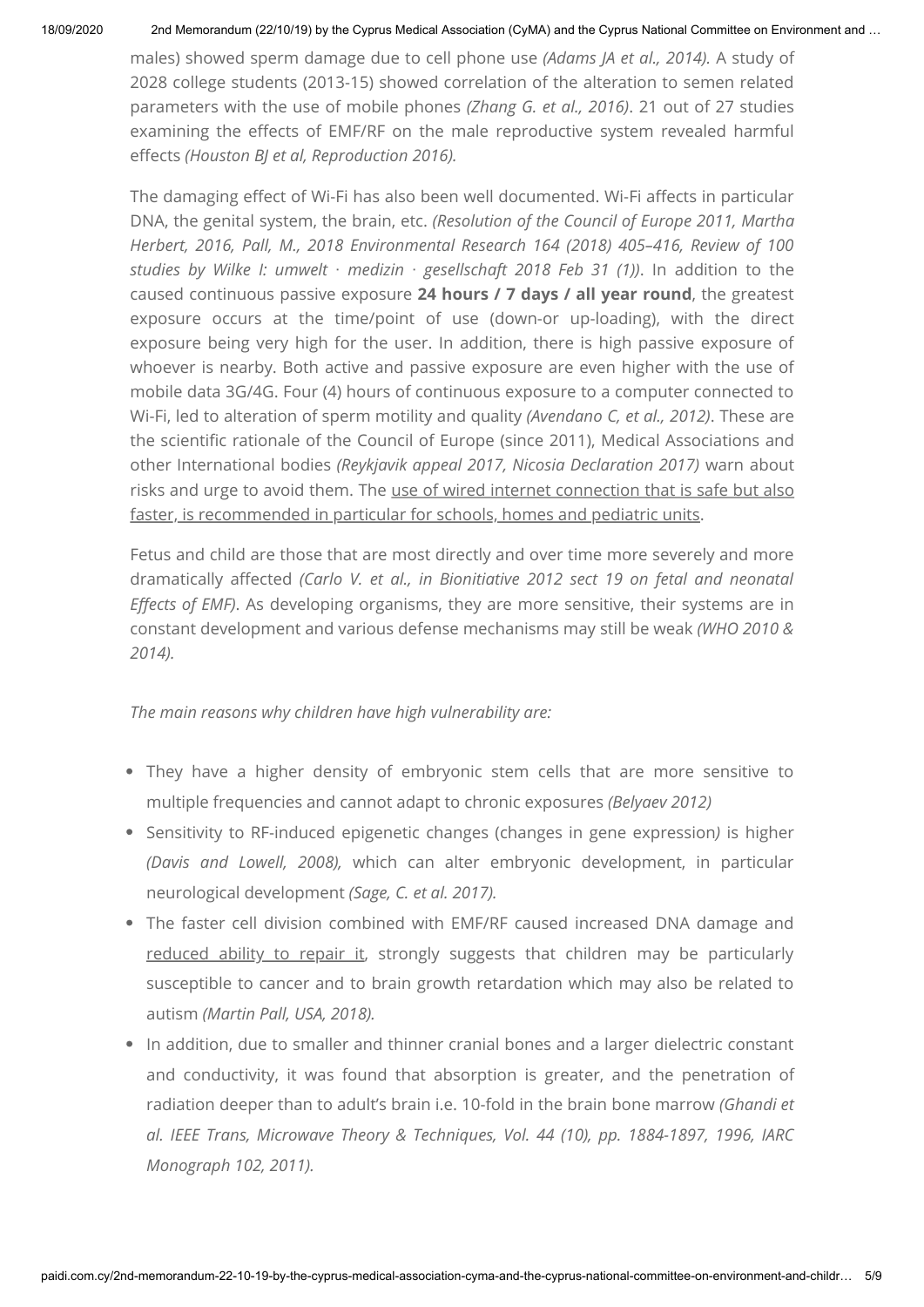# The Nicosia Declaration and 5G

The Nicosia Declaration 2017 is a common position paper by the Cyprus Medical Association (CyMA), the Vienna/Austrian Medical Chamber, and the Cyprus National Committee on the Environment and Children's Health (CNCECH) and is now under revision to address 5G.

The Nicosia Declaration aims to provide responsible science-based information to promote policies and measures for effective Public Health protection. It is considered as an urgent necessity because of the following reasons:

1. Universal and continuous exposure of the whole population to EMF/RF. **The exposure of children, even infants and fetuses, geometrically expands, increases, it is multiple and uninterrupted, at vulnerable stages of their** development from embryonic to adolescent stages, and affects the entire **population.**

2. The existing and constantly emerging scientific documentation on the health effects to children and the fetus, indicate health effects that may be serious and irreversible. Documentation is strong enough to **support Preventative measures and to establish preventive activities and rules for reasonable technology usage.**

3. Existing limits *(ICNIP, EC Rec. 1999/519)* concern only short-term exposure and only thermal effects, ignoring long-term exposure, biological effects including possible carcinogenicity.

4. **New devices emerge without prior and post marketing health related** safety control especially in relation to the potential long-term health effects on children. They simply invoke compliance with existing limits which do not imply safety. At the same time, wireless technology is being promoted in schools without taking into account the health/cognitive implications and ignoring the option for a secure wired connection (ethernet).

5. **The society is not well informed** about the dangers and may have erroneous perceptions of safety.

6. **Good Practices for the Safe Use of Technology and Reduction of the Exposure do exist.**

The 2017 Declaration as a Framework of Principles / Findings and Recommendations also relates to 5G, because it falls within the frequency spectrum covered by the Declaration. Declaration was not specifically refer to 5G, due to the lack of sufficient scientific documentation of the additional biological effects of 5G. The main problem with 5G is the very limited number of biomedical related studies. *(Ref EMF Interanational Symposium Mainz Germany October 2019, Discussions and presentations by D.Davis, D. Leszczynski, opinion on 5G 2019*),

More specifically, the following are missing or are very limited: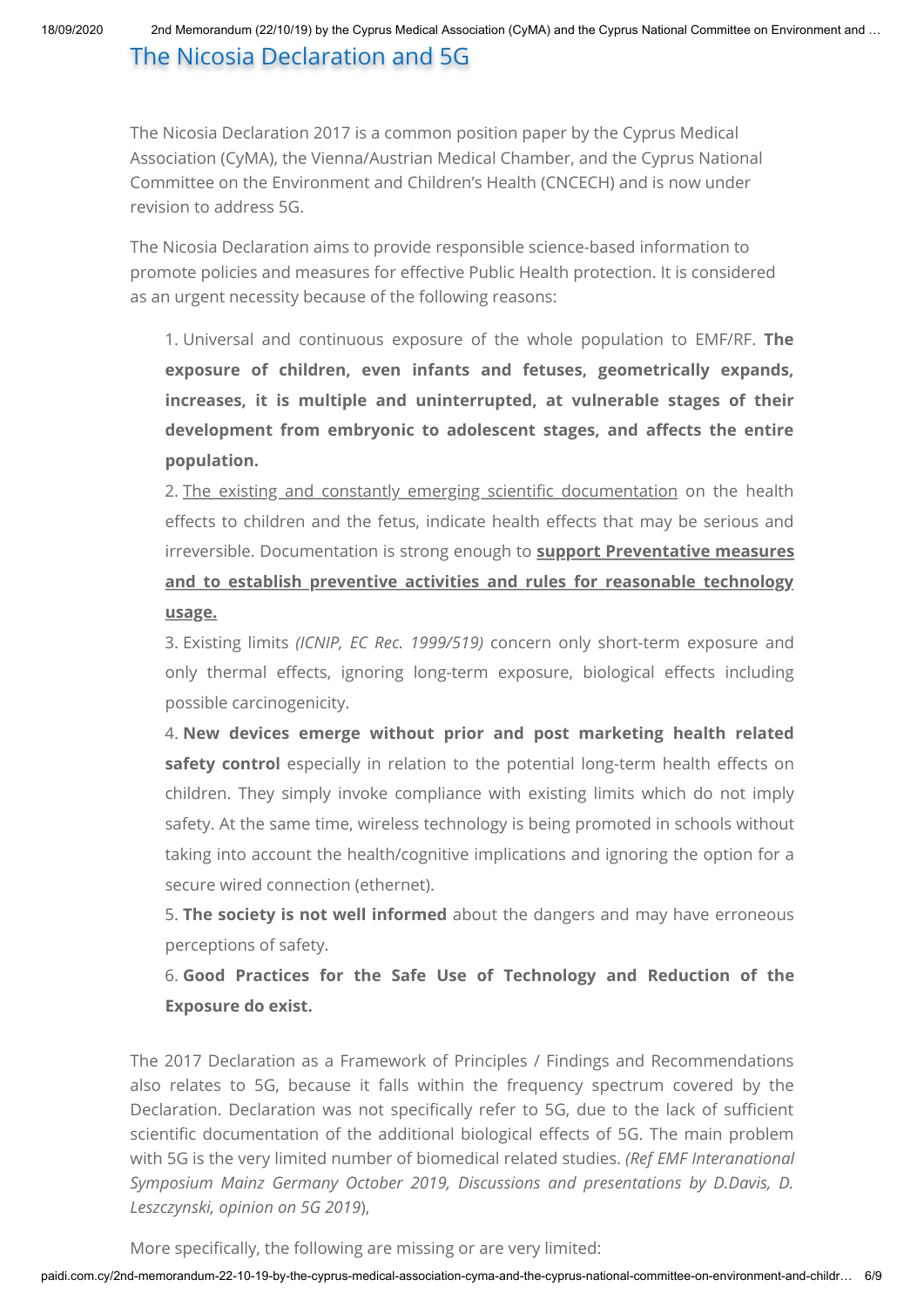- 1. toxicological studies in animals
- 2. studies of the effect of 5G on human physiology
- 3. studies of possible effects of chronic exposure
- 4. synergy studies of microwaves with toxic chemical agents

5. studies of the effects of micro-millimeter waves on the skin (the largest organ of the human body) and on the physiological functions governed by it (such as immune function).

6. Studies on the effects on the eye and the physiology of the eye, which is particularly susceptible to heat.

**Based on the above limitations, any assumption that 5G is safe is arbitrary,** scientifically unsupported and misleading. The hasty implementation of 5G might **be dangerous.** The contribution of wireless technology to technological development is undisputed. However, time should be given to consider the implications and redefine where wireless communication is needed and where not, for which applications, and where fiber optics and wired internet can be used (for safer and faster internet), as well as hardwired telephony. Any technological development must be done in a prudent way, while weighing and limiting potential risks and safeguard to mental and physical health.

The following specific Recommendations made in the 1  $\,$  Memorandum of September 19 2019 are essential: st th

**Α)** All necessary data (related to exposure and impact assessment studies, ways of reliable control etc), must be submitted and disclosed prior to 5G deployment**,**

**Β) Legislative measures are needed, aiming to reduce children's exposure as follows:**

1. **the application of 5G free zones for playgrounds, schools, hospitals,**

2. **the prohibition of wireless technology in schools for children up to 15 years of age and the application of special exposure biological criteria to evaluate children's exposure**

**C) The Parliament asked to safeguard "the Right to Know"** and to call on the Ministries of Health and Education and Culture to support through a multifaceted science based campaign, the responsible information on the potential impact on Health and good practices for safe- rational use of Technology (*detailed in Memorandum No 1 of 19/9/19).*

It is evident that existing documentation leaves no room for negligence and holds us accountable to children and to younger generations. It obliges us **to apply the Prevention, Precaution and the ALARA Principles, i.e. of the smallest possible exposure**, since the exposure level to children in particular is already well above levels which can be considered as biologically acceptable.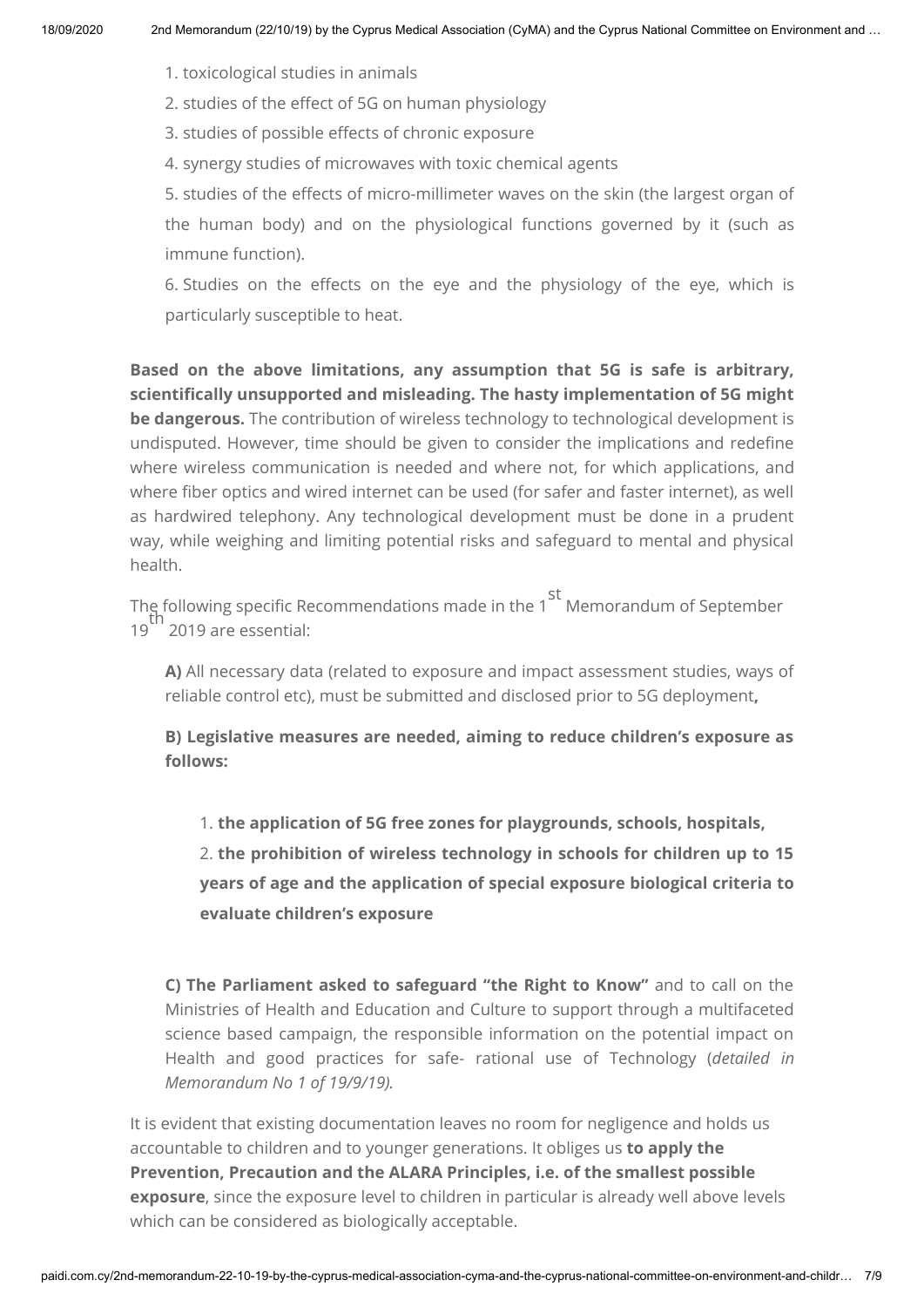[The Nicosia Declaration 2017](http://paidi.com.cy/common-positions-2017-280519/?lang=en) [Bibliography](http://paidi.com.cy/wp-content/uploads/2019/09/R24-%CE%92%CE%B9%CE%B2%CE%BB%CE%B9%CE%BF%CE%B3%CF%81%CE%B1%CF%86%CE%AF%CE%B1-%CF%84%CE%B5%CE%BA%CE%BC%CE%B7%CF%81%CE%AF%CF%89%CF%83%CE%B7%CF%82.pdf)

[solution 1815" \(2011\) of the](https://www.europarl.europa.eu/RegData/etudes/IDAN/2019/631060/IPOL_IDA(2019)631060_EN.pdf) uncil of Europe

[More about Electromagnetic](http://paidi.com.cy/radiation/?lang=en) Radiation

# Contact Us

**Sign up for our Newsletter by leaving your details or write your comment and we'll get back to you as soon as possible.**

| Name                                   |   |  |
|----------------------------------------|---|--|
| <b>Email Address</b>                   | 6 |  |
| Message                                |   |  |
| I would like to receive the Newsletter |   |  |

*I accept to include my personal details in your mailing list (GDPR)*

**S U B M I T**

## **Address**

39 Kyriakoy Matsi,

1082 Ayious Omologites,